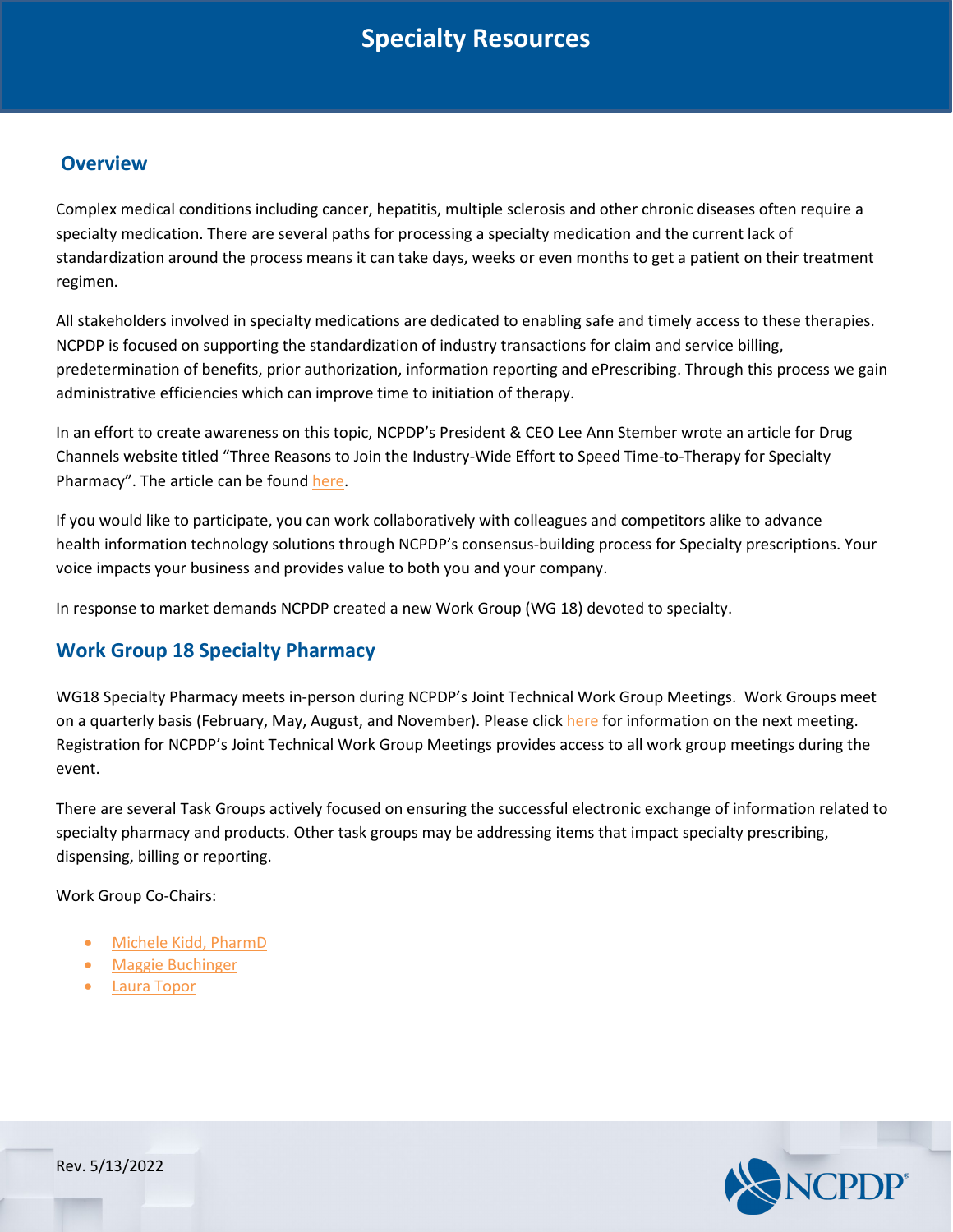# **Specialty Resources**

## **WG 18 Task Group Information**

Please consider joining one or more of the following Task Groups to share your expertise and gain knowledge. Task group calls are open to NCPDP members and non-members, and you may join a task group at any time. Information and instructions for joining the task groups can be found b[y](http://standards.ncpdp.org/Task-Groups) [clicking here](http://standards.ncpdp.org/Task-Groups.aspx)[.](http://standards.ncpdp.org/Task-Groups)

### **WG 18 Specialty Pharmacy Data Exchange Task Group**

Task Group will standardize documentation, reporting or data exchange to support programs and agreements between specialty pharmacy stakeholders such as specialty pharmacies, manufacturers, PBMs, hubs, data aggregators, and payers. This could occur via the creation of new standards or the modification of existing NCPDP standards.

Task Group Leads:

- [Andrea Kent](javascript:void(0)/*330*/)
- [Laura Topor](mailto:ltopormn@msn.com)

### **WG 18 Specialty Requirements for ePrescribing Task Group**

In the specialty pharmacy realm, there is often additional information needed before a prescription can be dispensed. This information is provided by the prescriber (or someone in the prescriber's office). This information includes additional patient demographic and clinical information, order-specific clinical information and instructions related to delivery of the medication (i.e. to the patient or the clinic, nursing services required). This information would be added to the appropriate SCRIPT Standard and/or Specialized Standard transactions, depending on analysis.

Task Group Leads:

- [Michele Kidd, PharmD](mailto:michele.kidd@accredohealth.com)
- [Maggie Buchinger](mailto:maggie.buchinger@surescripts.com)

### **WG 18 Benefit Coverage Identification Task Group**

This task group was created to address the areas of opportunity related to determining if coverage is through the medical or pharmacy benefit.

Task Group Leads:

- [Harold Barnes](mailto:hbarnes@shieldsrx.com)
- [Jason Reed](mailto:jasonr@centerx.com)